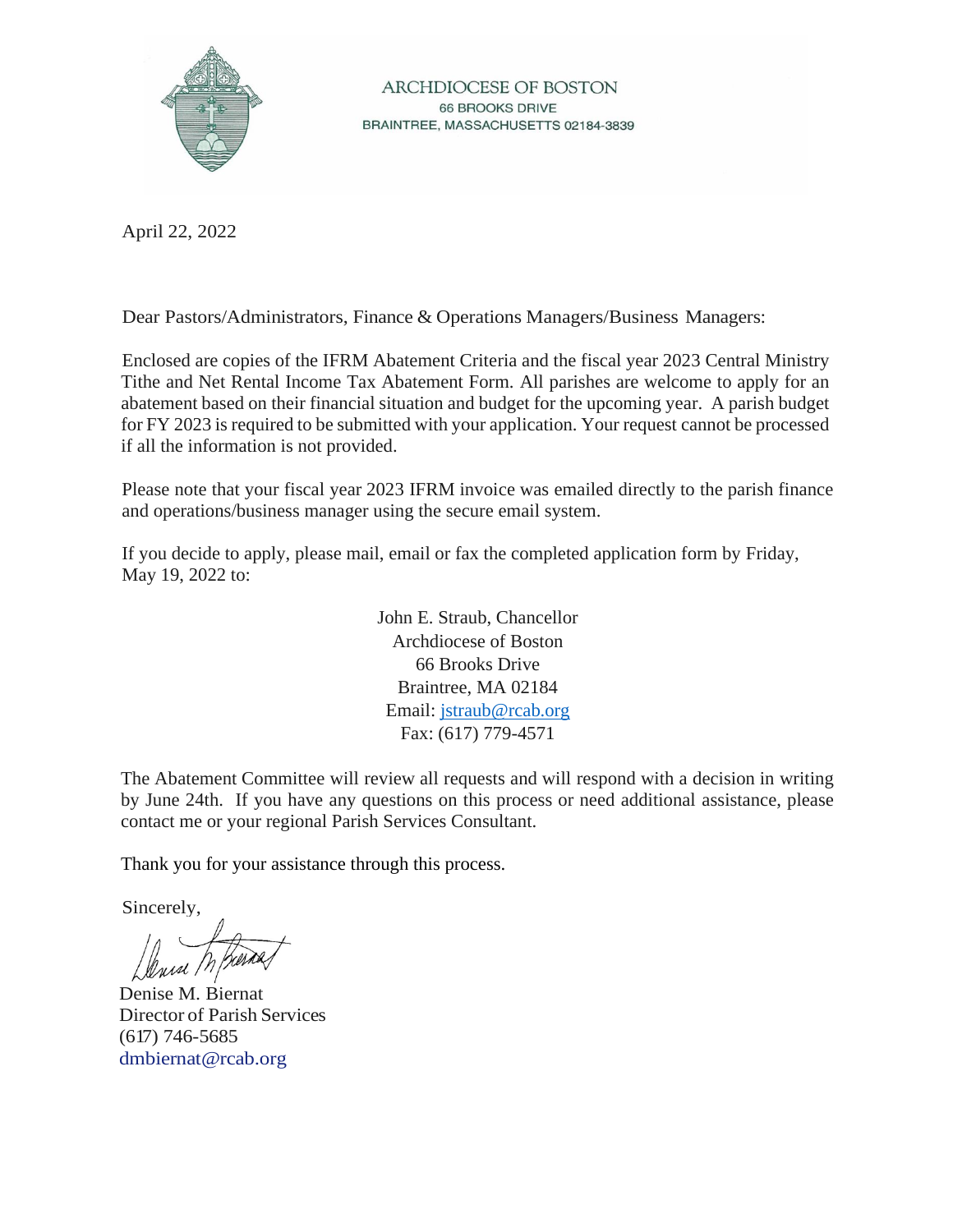

## **IFRM - Improved Financial Relationship Model**

| ROMAN CATHOLIC ARCHDIOCESE OF BOSTON<br>CENTRAL MINISTRY TITHE / NET RENTAL INCOME TAX ABATEMENT FORM<br>FISCAL YEAR 2023                                                                                                                                 |                                                                                                       |                |
|-----------------------------------------------------------------------------------------------------------------------------------------------------------------------------------------------------------------------------------------------------------|-------------------------------------------------------------------------------------------------------|----------------|
| <b>Parish Name:</b>                                                                                                                                                                                                                                       |                                                                                                       | Town:          |
| <b>Collaborative Phase:</b><br>(If applicable)                                                                                                                                                                                                            |                                                                                                       | <b>Region:</b> |
| <b>Annual Tithe Amount</b>                                                                                                                                                                                                                                |                                                                                                       |                |
| <b>Abatement Amount Requested</b>                                                                                                                                                                                                                         |                                                                                                       | %              |
| Annual Net Rental Income Tax Amount                                                                                                                                                                                                                       |                                                                                                       |                |
| <b>Abatement Amount Requested</b>                                                                                                                                                                                                                         |                                                                                                       | %              |
| In the basis for application section below, please include steps the parish has taken to address the fi-<br>nancial challenges, such as the stewardship program Grateful Discipleship, other revenue enhance-<br>ment efforts or cost reduction measures. |                                                                                                       |                |
| A budget for FY 2023 is required with each application.                                                                                                                                                                                                   |                                                                                                       |                |
| <b>BASIS OF APPLICATION FOR ABATEMENT:</b>                                                                                                                                                                                                                |                                                                                                       |                |
|                                                                                                                                                                                                                                                           |                                                                                                       |                |
|                                                                                                                                                                                                                                                           |                                                                                                       |                |
|                                                                                                                                                                                                                                                           |                                                                                                       |                |
|                                                                                                                                                                                                                                                           |                                                                                                       |                |
|                                                                                                                                                                                                                                                           |                                                                                                       |                |
|                                                                                                                                                                                                                                                           |                                                                                                       |                |
|                                                                                                                                                                                                                                                           |                                                                                                       |                |
|                                                                                                                                                                                                                                                           |                                                                                                       |                |
|                                                                                                                                                                                                                                                           |                                                                                                       |                |
|                                                                                                                                                                                                                                                           |                                                                                                       |                |
|                                                                                                                                                                                                                                                           |                                                                                                       |                |
|                                                                                                                                                                                                                                                           |                                                                                                       |                |
|                                                                                                                                                                                                                                                           |                                                                                                       |                |
| PASTOR/ADMINISTRATOR                                                                                                                                                                                                                                      |                                                                                                       | <b>DATE</b>    |
|                                                                                                                                                                                                                                                           |                                                                                                       |                |
| Please send completed abatement form, budget and financial statements to:<br>Mr. John Straub, Chancellor                                                                                                                                                  |                                                                                                       |                |
|                                                                                                                                                                                                                                                           | Archdiocese of Boston, 66 Brooks Drive, Braintree, MA 02184<br>Phone: 617-746-5670  Fax: 617-779-4571 |                |
| E-mail: jstraub@rcab.org                                                                                                                                                                                                                                  |                                                                                                       |                |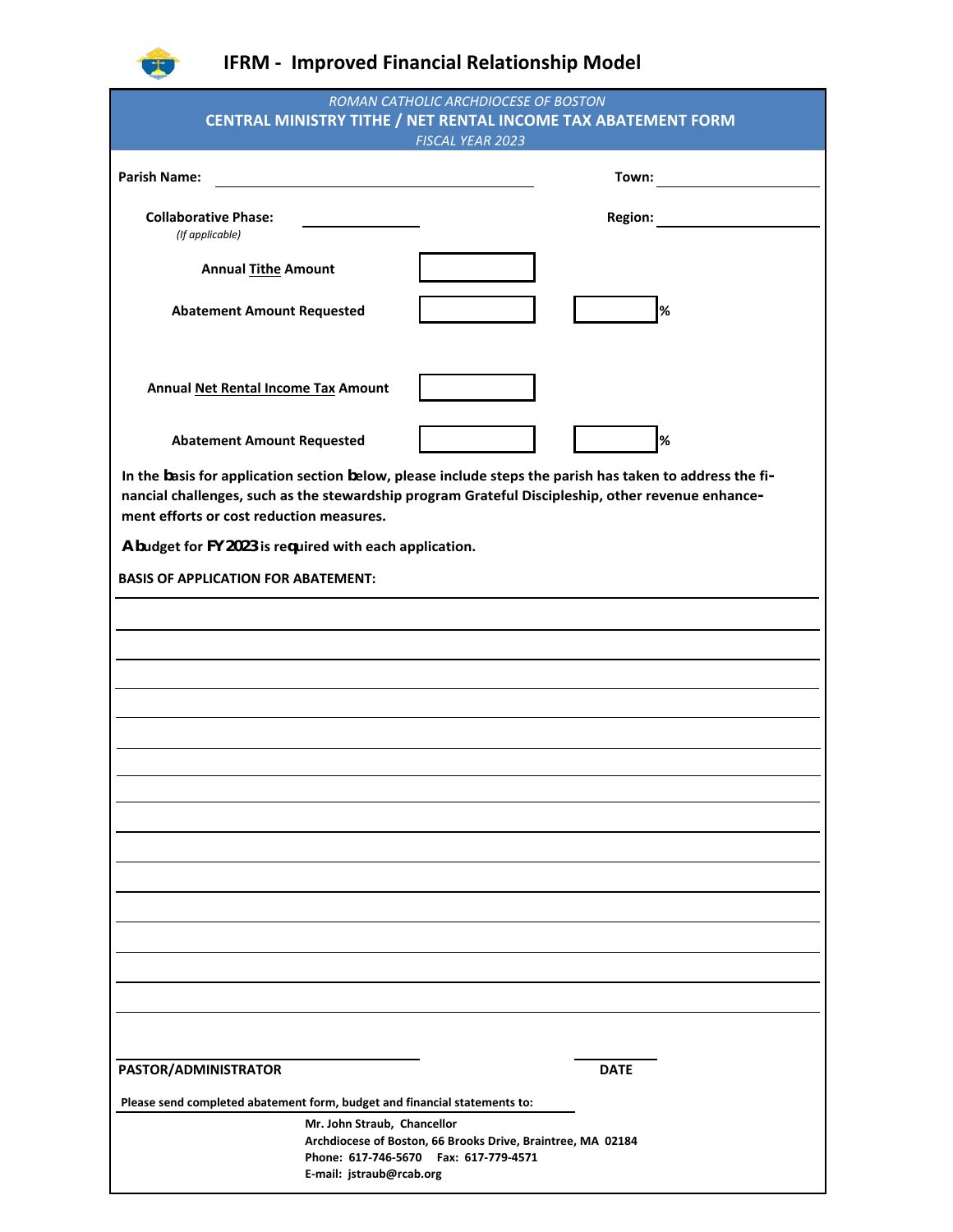

*IFRM -Improved Financial Relationship Model*

# Abatement Criteria for Central Ministry Support Tithe, Net Rental Income Tax and Catholic Appeal Assessment

Annual support to Central Ministries has the following components: The Catholic Appeal Assessment, Net Rental Income Tax and the Central Ministry Tithe. These components represent a parish's fair share of support based on their individual base revenue amount and net rental income amount. There may be situations where a parish may need to apply for partial or full relief from the financial obligation of the tithe, net rental income tax and/or Catholic Appeal assessment. In these circumstances the parish will have to demonstrate financial hardship.

With the Central Ministry Tithe, each parish will be expected to contribute 10% of their base revenue (or 5.3% if there is a parish school) in order to fulfill this tithe obligation. While the tithe is not intended to cause undue financial hardship to any one parish, assistance is available to help parishes assess their ability to pay the monthly tithe amount and in developing operational budgets to incorporate the tithe expense.

With the Net Rental Income Tax, each parish will be expected to contribute 18% of their net rental income (or 13.3% if there is a parish school) in order to fulfill this net rental income tax obligation. While the net rental income tax is not intended to cause undue financial hardship to any one parish, assistance is available to help parishes assess their ability to pay the monthly net rental income tax amount and in developing operational budgets to incorporate this expense.

The Catholic Appeal Assessment (8% of parish base revenue) represents a portion of parish support for Central Ministries.

In order to *qualify* for an abatement of *Central Ministry Tithe, Catholic Appeal Assessment and Net Rental Income Tax* or a **Catholic Appeal rebate**, parishes will need to meet or exceed their In-Pew Goal by implementing the In-Pew Campaign best practices as outlined in the Catholic Appeal procedural guide and engaging an Appeal Coordinator volunteer.

An annual abatement process will review the parish's ability to pay the *Central Ministry Tithe, Catholic Appeal Assessment, Net Rental Income Tax* based on the noted financial hardship and/or extraordinary circumstances that has led the parish to apply for abatement.

**Central Ministry Tithe Abatement/Net Rental Income Tax Abatement/Catholic Appeal Abatement:**

To apply for abatement of the Central Ministry Tithe, Net Rental Income Tax or Catholic Appeal Assessment, the parish will need to complete an abatement request form and provide the following information with the application by the due date.

- 1. Reason or basis for applying for abatement
- 2. **Budget for the upcoming fiscal year** *(required with application)*

### **Catholic Appeal Assessment Abatement:**

A parish is welcome to apply in November near the completion of the Catholic Appeal campaign. Appeal abatement forms will be provided in the fall. The abatement review committee will make every effort to assist the parish in evaluating its abatement request. The parish will be notified in writing by January concerning its abatement request and the amount granted.

### **Please note:**

1. **Budget for the current fiscal year** *(required with the Catholic Appeal Abatement application)*